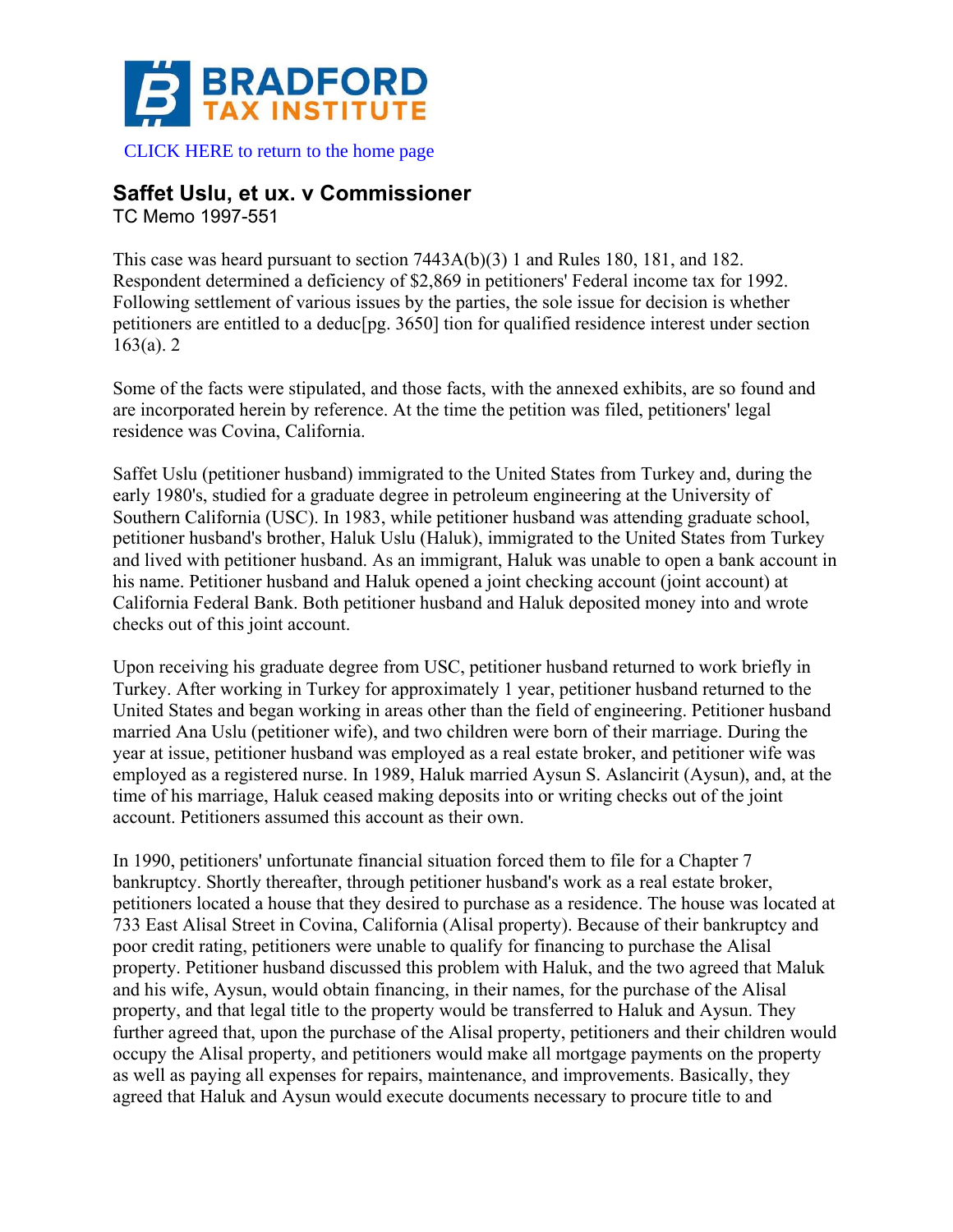financing for the Alisal property, and petitioners would exclusively occupy the property and perform all the obligations pursuant to ownership of the property, financial and otherwise. All of these agreements were oral but are undisputed.

On April 9, 1990, a Grant Deed was issued to Haluk and Aysun for the Alisal property. Initially, the Alisal property was sold by an assumption of the existing mortgage on the property. Petitioners made mortgage payments directly to the mortgagee. In October 1990, Haluk and Aysun refinanced the loan, and, pursuant thereto, a Deed of Trust was executed on October 5, 1990, listing Haluk and Aysun as borrowers. The Deed of Trust was in the amount of \$202,500 and was in favor of Southern California Federal Savings and Loan Association (Southern California Federal). The Deed of Trust on the Alisal property served as security for the loan. Due to extensive repairs needed on the Alisal property, petitioners and their children were unable to occupy the property until June 1991. [pg. 3651]

Nevertheless, petitioners made all the required mortgage payments to Southern California Federal, with respect to the Alisal property, from the commencement of the mortgage up until trial of this case, including the entire year at issue. During 1992, petitioners paid a total of \$18,980 to Southern California Federal as interest on the mortgage of the Alisal property. Petitioners also paid all repairs, improvements, and maintenance on the Alisal property since the time of its purchase in 1990. Up to the date of trial, Haluk and Aysun had never occupied the Alisal property; they never made any payments on the Alisal property, either as to mortgage, repairs, maintenance, improvements, or otherwise, and they never agreed to or ever intended to spend their money on the property.

On their Federal income tax return for 1992, petitioners claimed on Schedule A, Itemized Deductions, a deduction of \$18,980 for home mortgage interest, representing the mortgage interest paid on the Alisal property during 1992. In the notice of deficiency, respondent disallowed the home mortgage interest deduction for the reason that "The interest expense you claimed is not deductible since you are not legally liable for the debt." Maluk and Aysun did not claim a Federal income tax deduction for the Alisal property mortgage interest for the year 1992, nor did they ever claim deductions on their tax returns for interest or taxes attributable to this property.

The determinations of the Commissioner in a notice of deficiency are presumed correct, and the burden is on the taxpayer to prove that the determinations are in error. Rule 142(a); Welch v. Helvering, 290 U.S. 111 [12 AFTR 1456] (1933). Moreover, deductions are a matter of legislative grace, and the taxpayer bears the burden of proving entitlement to any claimed deduction, and that such deduction fits squarely within the ambit of the statute providing the deduction. New Colonial Ice Co. v. Helvering, 292 U.S. 435 [13 AFTR 1180] (1934).

Section 163(a) provides that there shall be allowed as a deduction all interest paid or accrued within the taxable year on indebtedness. Section 163(h)(1), however, provides that, in the case of a taxpayer other than a corporation, no deduction shall be allowed for personal interest paid or accrued during the taxable year. Section  $163(h)(2)$  defines "personal interest" to mean any interest allowable as a deduction other than, inter alia, "any qualified residence interest". Sec. 163(h)(2)(D). Thus, qualified residence interest is deductible under section 163(a). The term "qualified residence interest" is defined, in pertinent part, in section  $163(h)(3)(A)(i)$ , as any interest paid or accrued during the taxable year on "acquisition indebtedness with respect to any qualified residence of the taxpayer". The parties do not dispute that the Alisal property was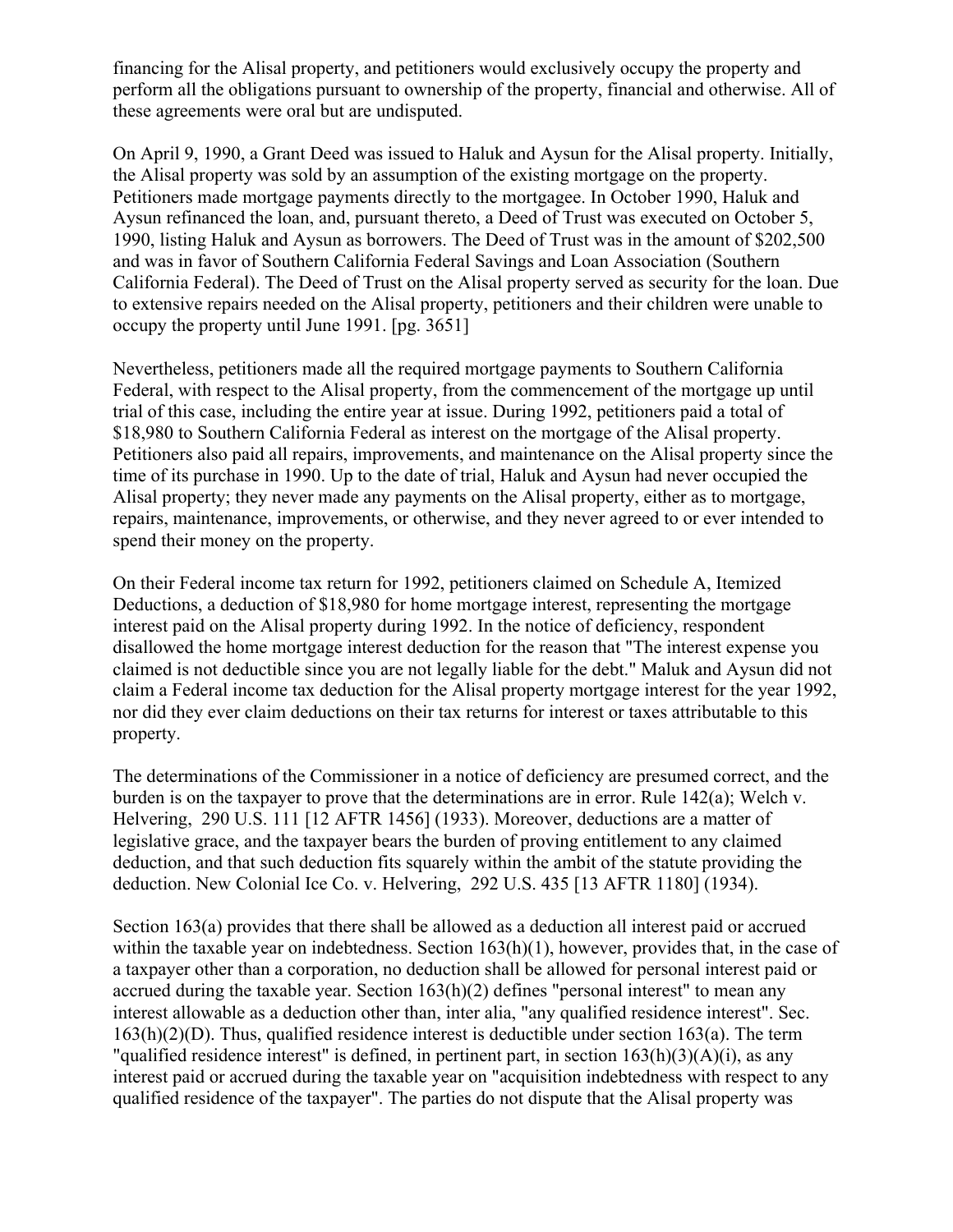petitioners' qualified residence. The dispute is whether petitioners' payments constituted interest on "acquisition indebtedness" with respect to the Alisal property.

The "acquisition indebtedness" in section 163(h)(3)(A)(i) must, in general, be an obligation of the taxpayer and not an obligation of another. See Golder v. Commissioner, 604 F.2d 34, 35 [44 AFTR 2d 79- 5251] (9th Cir. 1979), affg. T.C. Memo. 1976-150 [¶76,150 PH Memo TC]; Smith v. Commissioner, 84 T.C. 889, 897 (1985), affd. without published opinion 805 F.2d 1073 (D.C. Cir. 1986); Hynes v. Commissioner, 74 T.C. 1266, 1287 (1980). However, section 1.163-1(b), Income Tax Regs., provides, in pertinent part:

Interest paid by the taxpayer on a mortgage upon real estate of which he is the legal or equitable owner, even though the taxpayer is not directly liable upon the bond or note secured by such mortgage, may be deducted as interest on his indebtedness. \*\*\*

In Golder v. Commissioner, supra, the Court of Appeals for the Ninth Circuit, to which an appeal in this case would generally lie, indicated that section 1.163-1(b), Income Tax Regs., allows the deduction of interest by the taxpayer, even though the taxpayer is not personally liable for the mortgage as, for example, where the mortgage is nonrecourse, or where the taxpayer purchases property subject to a mortgage. In such situations, although the taxpayer is [pg. 3652] not directly liable on the debt, since the mortgage creditor may look only to the mortgaged property for payment, and the taxpayer stands to lose the property if the mortgage is not paid, the taxpayer must pay the mortgage to avoid foreclosure. Thus, section 1.163-1(b), Income Tax Regs., recognizes the economic substance of nonrecourse borrowing and allows an interest deduction to a taxpayer, who, in the situations contemplated in that regulation, is not directly liable on the mortgage indebtedness.

Respondent contends that petitioners may not deduct the subject mortgage interest payments because they had no legal obligation to Southern California Federal with respect to such mortgage. Respondent cites Golder v. Commissioner, supra, for the proposition that section 1.163-1(b), Income Tax Regs., does not create an exception to the rule of section 163(a) that interest is deductible only with respect to the indebtedness of the taxpayer. In other words, respondent contends that section 1.163-1(b), Income Tax Regs., applies only to situations in which the taxpayer has procured nonrecourse debt, and does not apply to a situation, such as in the instant case, where a person other than the taxpayer is legally obligated on a mortgage. Respondent also cites Loria v. Commissioner, T.C. Memo. 1995-420 [1995 RIA TC Memo ¶95,420], and Song v. Commissioner, T.C. Memo. 1995-446 [1995 RIA TC Memo ¶95,446], in which this Court held that the taxpayers could not deduct mortgage interest payments made by them on residences of which legal title was held by a sibling of the taxpayer. These cases, however, are distinguishable from the instant case.

In Golder v. Commissioner, supra, the taxpayers were guarantors of a debt of their corporation, which debt was also secured by the taxpayers' home. The Court of Appeals for the Ninth Circuit held that the indebtedness in that case was not that of the taxpayers but, rather, was that of the corporation, and that the taxpayers had merely guaranteed that debt. That is not the situation in this case.

In Loria v. Commissioner, supra, and Song v. Commissioner, supra, the taxpayers made mortgage payments on residences upon which legal title was held in each case by the taxpayer's brother. In both cases, the taxpayer's brother was also indebted to a third party commercial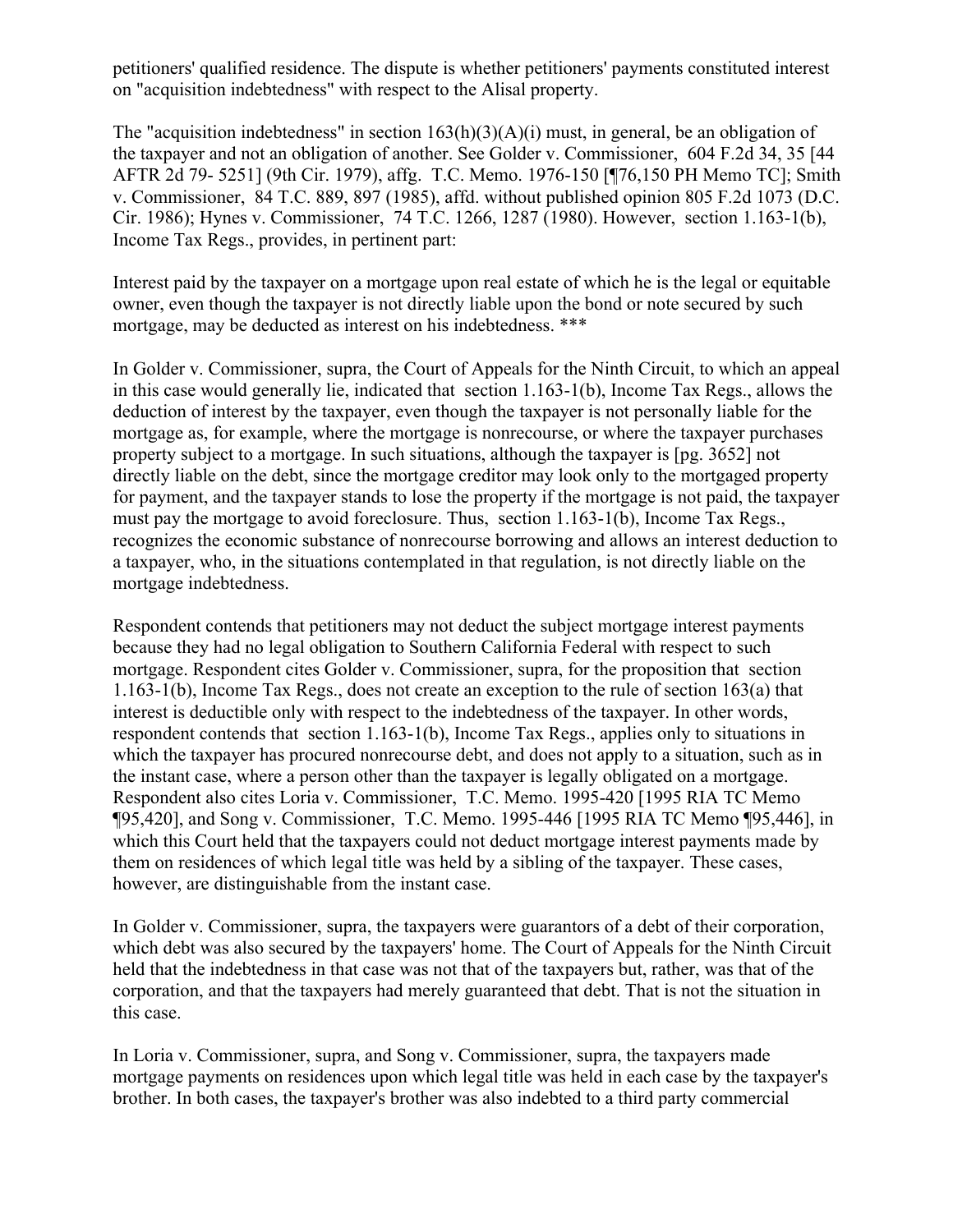mortgage lender in connection with such residence. In both cases, the Court denied mortgage interest deductions to the taxpayers for the reason that the taxpayers had failed to prove that they held any equitable or beneficial ownership in the residences. In the cases relied on by respondent, the Court held that the subject indebtedness was not that of the taxpayer, and that the taxpayer did not have an ownership interest in the mortgaged property.

In the instant case, petitioners' agreement with Haluk and Aysun coupled with petitioners' continued occupancy of the Alisal property and the performance by petitioners of all of the obligations under the Alisal property mortgage are sufficient to render petitioners' obligation to pay off the mortgage, an enforceable debt, to Haluk and Aysun for the amount of the mortgage at the interest rate specified in the mortgage. See Amundson v. Commissioner, T.C. Memo. 1990- 337 [¶90,337 PH Memo TC]; Belden v. Commissioner, T.C. Memo. 1995-360 [1995 RIA TC Memo ¶95,360]. On this record, the Court finds that the mortgage payments made by petitioners to Southern California Federal with respect to the Alisal property were, in effect, payments of principal and interest to Haluk and Aysun. See id. In other words, the payments by petitioners constituted payments on an indebtedness of petitioners.

To be sure, as required by section 1.163- 1(b), Income Tax Regs., the taxpayer must be the "legal or equitable owner" of the property. Where the taxpayer has not established legal, equitable, or beneficial ownership of mortgaged property, this Court has disallowed the taxpayer a deduction for the mortgage interest. See Bonkowski v. Commissioner, T.C. Memo. 1970-340 [¶70,340 PH Memo TC], affd. 458 F.2d 709 [29 AFTR 2d 72-845] (7th Cir. 1972); Song v. Commissioner, supra.

Legal title to the Alisal property was held in the names of Haluk and Aysun during 1992. Nevertheless, since the time of the purchase of the Alisal property, petitioners have made each and every mortgage payment on the property and have [pg. 3653] paid all expenses for repairs, maintenance, and improvement in connection with such property from their own income. The real property taxes and insurance on the Alisal property were paid from an escrow account at Southern California Federal that was funded with a portion of petitioners' mortgage payments. Furthermore, petitioners and their children have been the sole occupants of the Alisal property since the time of its purchase in 1990.

Haluk and Aysun have made no payments, either directly or indirectly, in connection with the Alisal property for the mortgage, repairs, maintenance, or otherwise. They have not acted in such a manner that would be consistent with an ownership interest in the Alisal property. Haluk and Aysun have made no claim of ownership interest in the Alisal property since the time of its purchase. Furthermore, Haluk testified at trial that the sole reason he and Aysun procured legal title to the Alisal property and obtained a mortgage loan secured by such property was to assist petitioners in obtaining the Alisal property for petitioners' residence. Additionally, during 1995, Haluk and Aysun executed a quitclaim deed transferring legal title to the Alisal property to petitioners. 3 This quitclaim deed, however, was not recorded. At trial, Maluk testified unequivocally that, even though he and Aysun recognized their liability on the indebtedness, if he and Aysun were ever called upon to pay the indebtedness (arising from a default by petitioners), they would look to petitioners for payment of whatever amounts that Haluk and Aysun paid to the mortgage lender. The Court is satisfied that, should that situation ever arise, Haluk and Aysun would have a cause of action against petitioners.